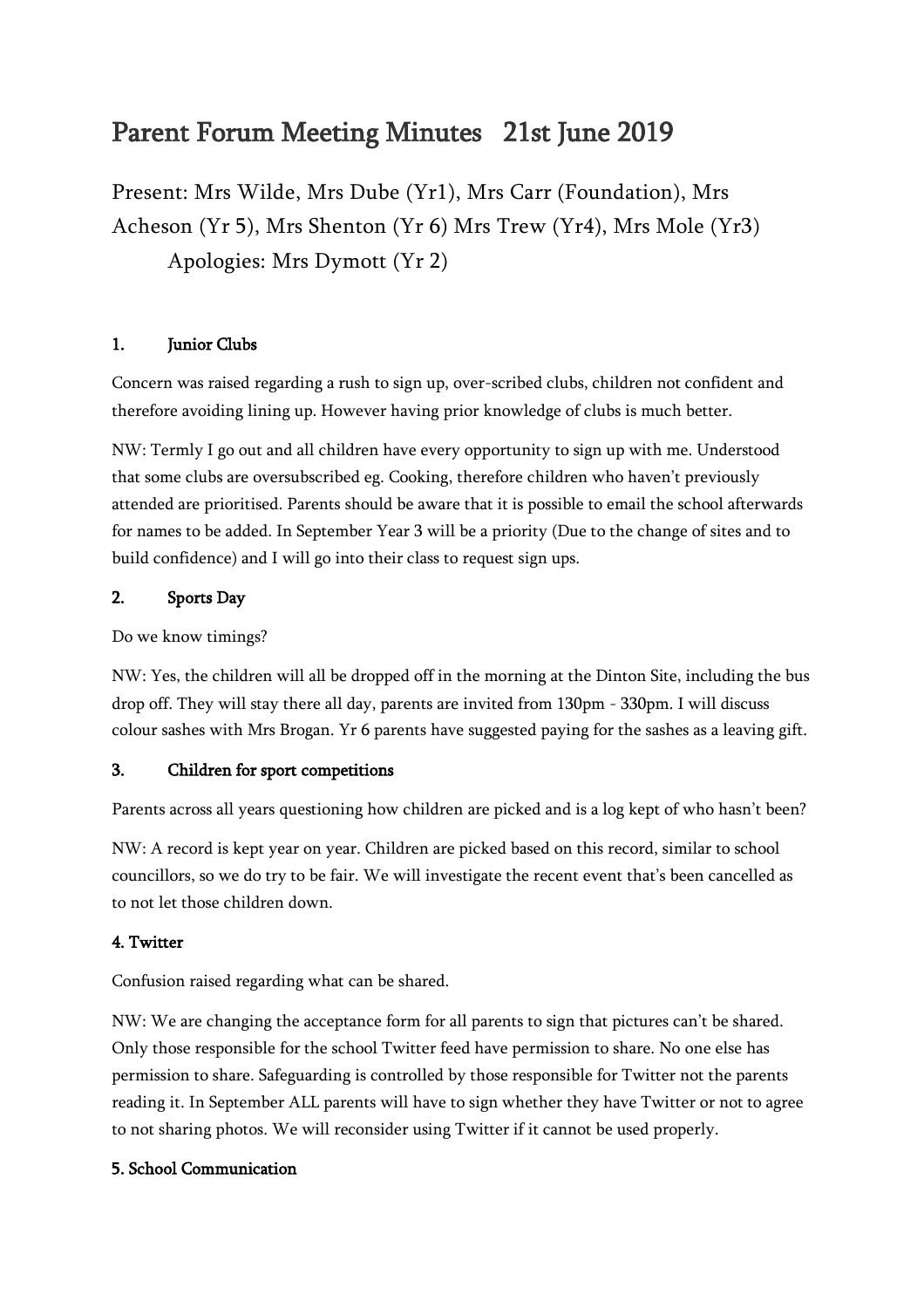Parents have raised concerns regarding general emails sent out that don't specifically state which class they are in reference to eg. Coat hangers for Whizz fest and other examples. Some are also sent quite late on in the day. A parent suggested flagging emails of different levels of urgency in different colours.

NW: All emails are normally pre approved by KP or NW and this will be ensured going forward. Different colours can cause confusion and at the end of the day all emails will become urgent over time if left. We will try to ensure they are more specific going forward.

## 6. Water bottles

Parents raised the question whether it is possible to use bio-degradable water bottles in school.

NW: Miss Hastings has found a company that can provide these for September for the new intake. It is being reviewed.

#### 7. Swimming Lessons

Parents have requested feedback regarding these and children's progress.

NW: This feedback will be provided in the end of year report. The aim is for all children to be able to achieve their 25m certificate before they leave. If this isn't achieved by the end of Yr 3 they will return to lessons in the summer term. It's appreciated that some children have never had lessons before and so that support is provided to ensure they reach a good level. That support will continue throughout school if necessary. We provide 2 groups of 5 children for extra lessons and support.

#### 8. Website Food menus

Is it possible to make the menus easier to find on the website?

NW: Stuart Miller is the website host and all information is passed to him. Appreciate it can sometimes be hard to find however all information is there. Nothing has changed regarding hot dinners and the quality.

## 9. Infant Playground

NW: Information regarding the recent accidents will be shared in todays newsletter. It is unfortunate that recently separate accidents have all happened in different parts of the playground, 2 out of school hours. We have reviewed any risk and don't feel there is a risk, safety is the priority and if there was a pattern or a history in particular area action will be taken however there isn't.

#### 10. Teaching of reading

A parent has questioned the use of "books without words:" in Foundation.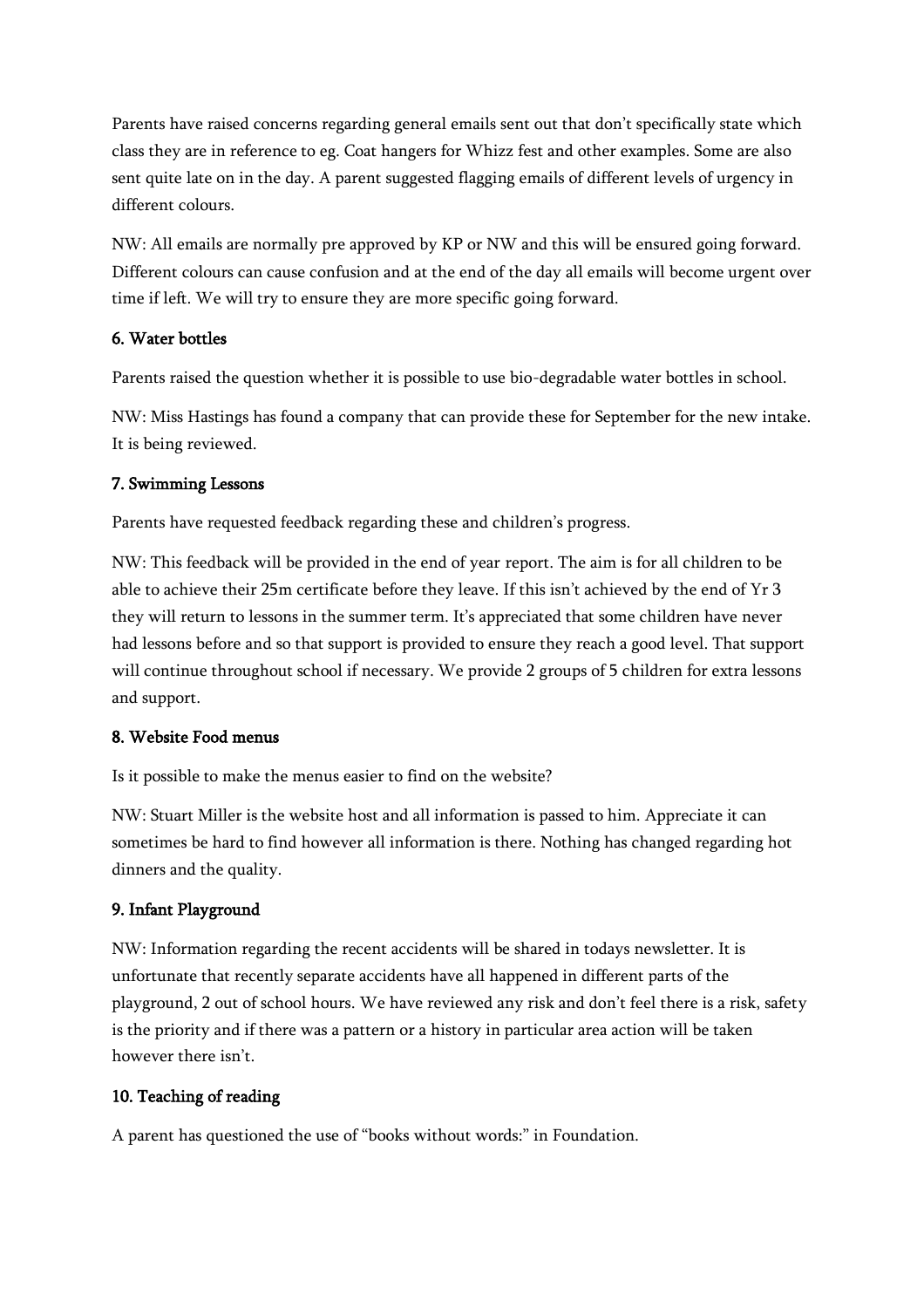NW: Mrs Harvey has a meeting with parents to explain this method at the beginning of term. Both Mrs Harvey and Mrs Price have reiterated that all capabilities are reviewed and the children are individually assessed and given levels in line with their needs.

## 11. My Maths

A parent has noted that only homework can be done on the iPad not the practice sessions. A couple of parents also requested further Maths and English parent teacher meetings would be appreciated.

NW: Both can still be done on a computer. Remember it's important to press "checkout" to save the results. Further meets will be discussed.

## 12. PE Kit

Parents have shown concern that if a child forgets their PE kit they are told to use another childs one which seems unfair on the child who has remembered theirs.

NW: We have decided to provide a "school PE kit" without shoes to be used when necessary. We appreciate we can't penalise one child for remembering theirs.

## 13. School Gateway

Is there a way for it to keep a record of what we have paid for?

NW: If you go the "payment history" on the website it will show you. It just doesn't show up on mobile phones.

## 14. Narrow Road in Dinton

Is it possible to introduce a Priority sign to the narrow road towards the church to avoid problems?

NW: This is a Parish Council issue and has been raised with them previously within the village.

# 15. Year 5/6 Play

Concerns have been raised for children taking part in this just singing are spending large periods of time waiting around during rehearsals when they feel time would be better spent elsewhere.

NW: They need to be there as songs that they are taking part in are being practiced. The wait really isn't that long.

## 16. Uniform

The results of the Survey Monkey clearly show that parents priority when buying uniform is quality over price. Mrs Dymott researched Bucks Uniform Shop in Aylesbury and as a result they are taking the contract on from Print Lab. Print Lab have been put on 6 months notice. The new